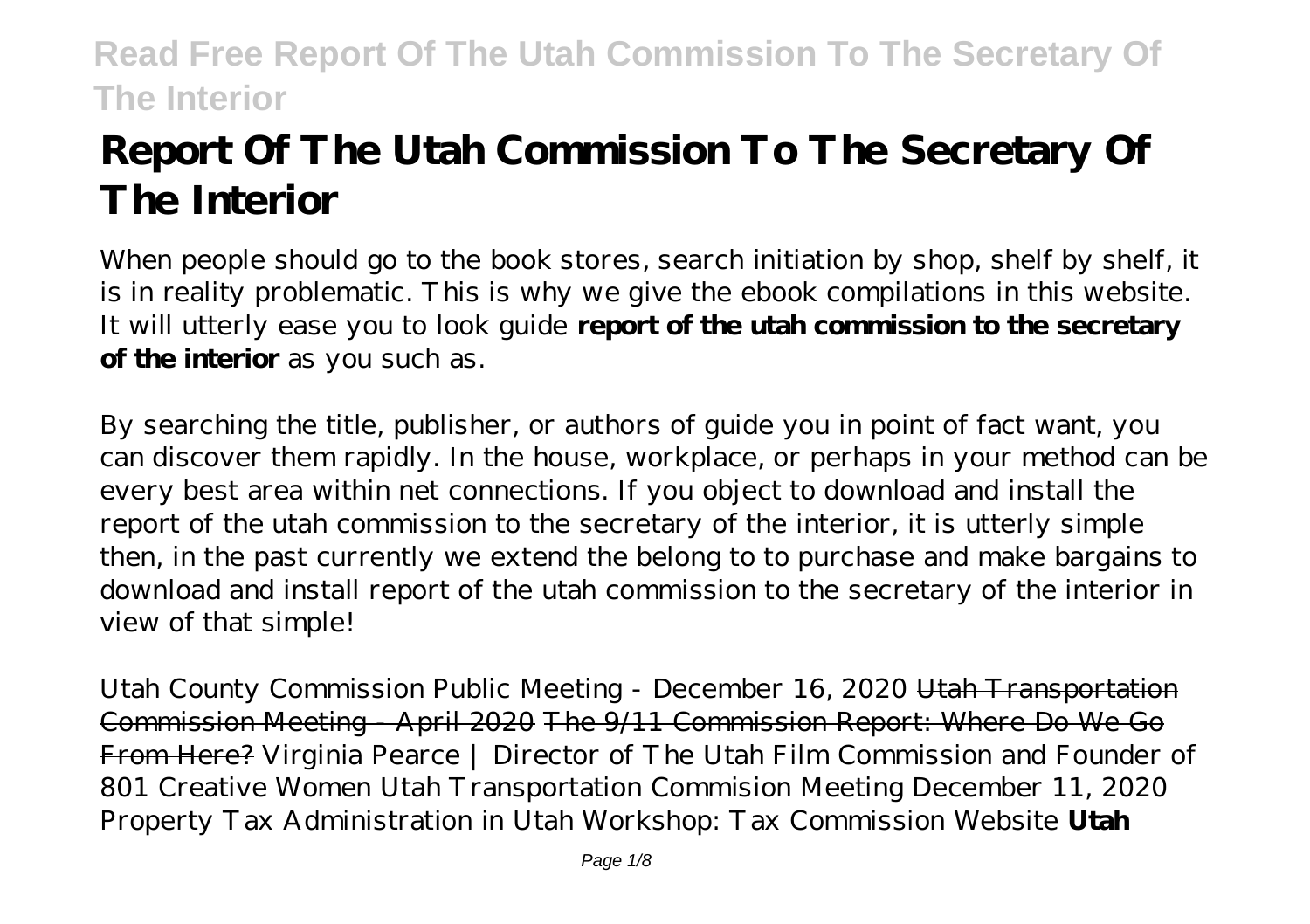### **Transportation Commission - October 2019** The Utah legislature's COVID-19 commission to re-open votes to go to 'green' this weekend

Utah Law Exam Review 01 Real Estate Division \u0026 Commission

RETROSPECTER - UTAH SAINTS - SOMETHING GOOD REMIX

Utah Transportation Commission Meeting, December 2017Utah County Commission Public Meeting - October 22, 2019

Spectacular Elevator One World Trade Center Observatory | NYC | 360/VR 4K Drawing Joker in 10 MIN, 1 MIN \u0026 10 SECONDS!

How to speak effectively over the phone? - English lesson - Telephone skills Preparing to Pass Your Real Estate License Exam the First Time - Kevin Ward *How Venmo Makes Money* How Jeff Bezos Gets His Money From Amazon (The Story of the Richest Person In The World in 2019) Utah Transportation Commission Meeting, February 2018

HATCHET, BRENDON CHASE, WG SEBALD, 9/11 COMMISSION: Book Review

How Amazon Paid \$0 Federal Income Tax in 2018 Property Tax Administration in Utah Workshop: Property Tax System *Trump and Biden face off in chaotic first 2020 presidential debate | FULL DEBATE* **Vice Presidential Debate between Mike Pence and Kamala Harris**

Press Conference - Utah Governor and Dept. of Health COVID-19 Update - May 14, 2020My BIGGEST Flipbook EVER - The RETURN of Grumpy Cloud *Report Of The Utah Commission*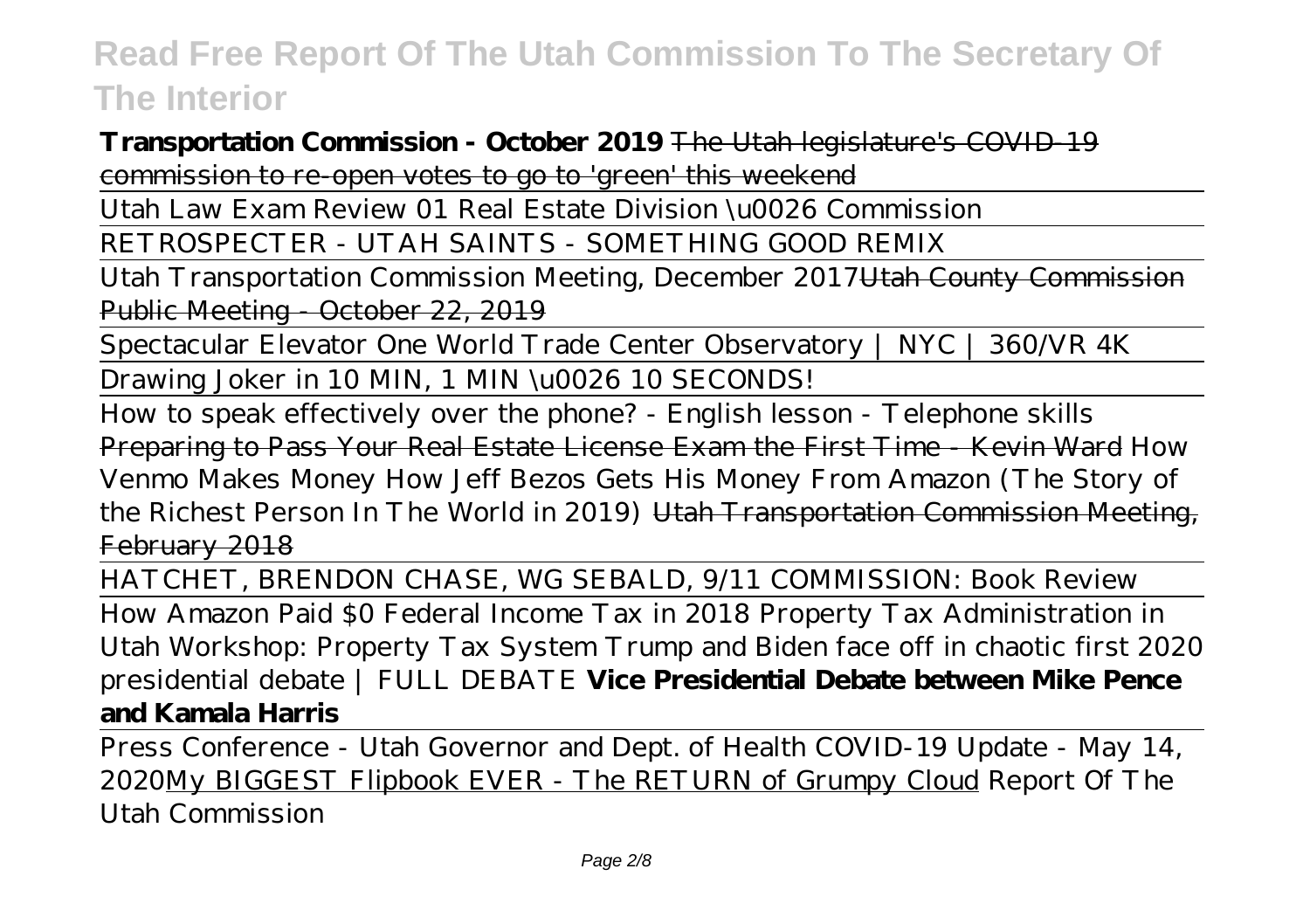It is my pleasure to provide you with the Utah Labor Commission's annual report for FY2019. I also wish to thank Governor Herbert and the Utah Legislature for supporting the Labor Commission's efforts to serve the citizens of Utah. Utah continues to lead the nation in virtually every economic indicator. This thriving economy

#### *2019 Report Annual - Utah Labor Commission*

composition of the Commission. UCA 36-2-5 declares the duties of the Commission (For reference, each section is included in Appendix B of this report). Legislative Compensation Commission Pursuant to UCA 36-2-4, the Utah Legislative Compensation Commission is composed of seven members appointed by the Governor to serve four-year terms.

#### *Report of the Utah Legislative Compensation Commission*

All Utah sales and use tax returns and other sales-related tax returns must be filed electronically, beginning with returns due Nov. 2, 2020. File electronically using Taxpayer Access Point at tap.utah.gov. This includes: Third quarter, July-Sept 2020 (quarterly filers) September 2020 (monthly filers) Jan – Dec 2020 (annual filers)

*Utah State Tax Commission | Official website for the Utah ...* Report of the Utah Commission to the Secretary of the Interi: United States Utah Commission: Amazon.com.au: Books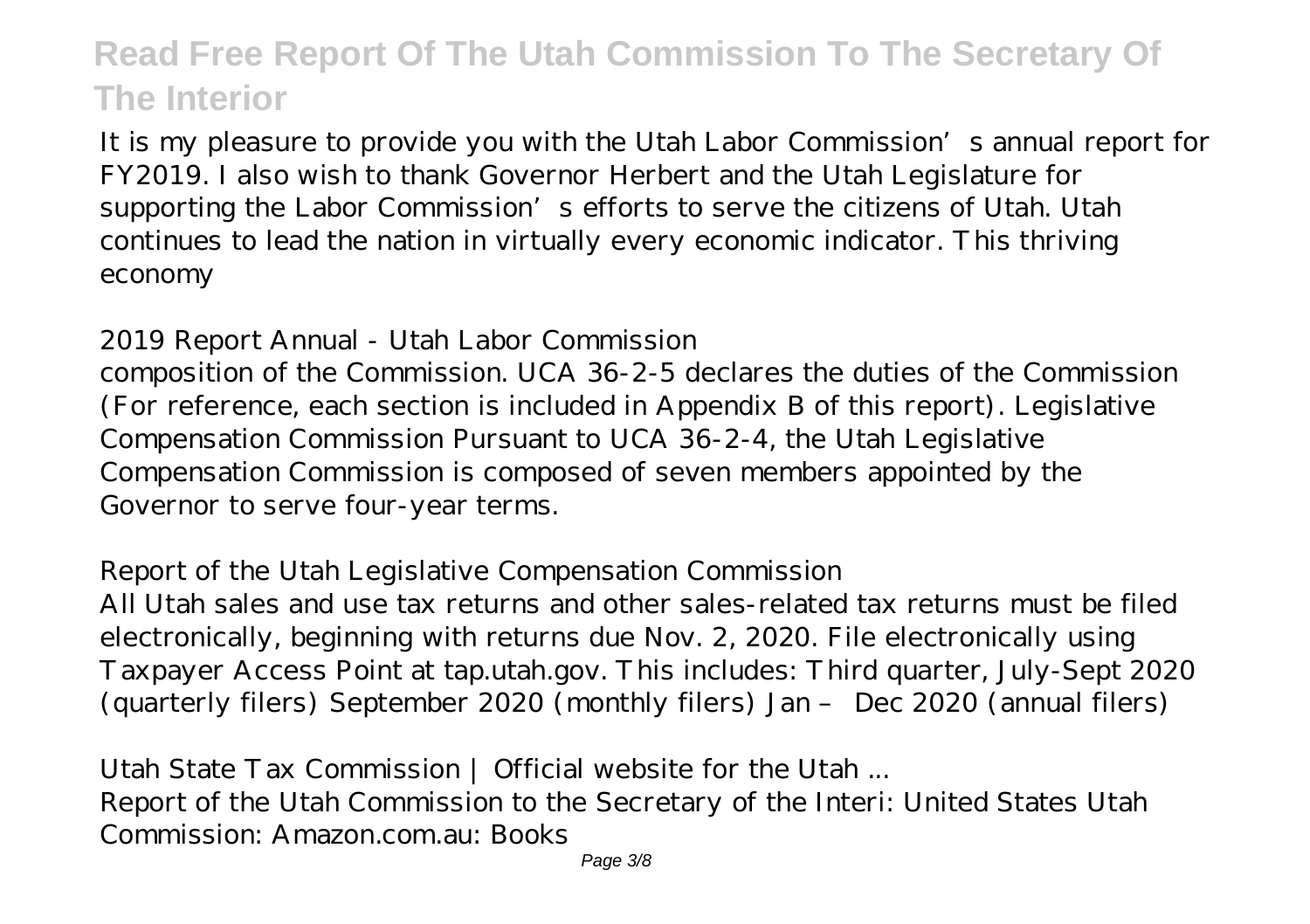### *Report of the Utah Commission to the Secretary of the ...*

The Utah State Tax Commission publishes an annual report which contains research and data on tax rates, revenues, and other factors which affect taxes in Utah. The report also contains data on corporate income, mineral production withholding tax, tax rate changes, revenue forecasts, inflation and unemployment.

### *Economic Information | Utah Office of State Treasurer*

On behalf of the Utah State Tax Commission, we are pleased to submit to you the annual report for the fiscal year ending June 30, 2017. The Tax Commission experienced another successful year in the collection and distribution of state and local taxes. In the continuing battle against fraud, the Tax

### *Fiscal Year 2017 Annual Report - Utah State Tax Commission*

The 1998-99 Annual Report of the Utah State Tax Commission summarizes the revenue collections during the fiscal year and recaps significant tax legis-lation. It is designed to be used as a resource hand-book for legislators, state and local officials and the public. We hope it is useful to policymakers as they plan Utah™s future.

### *Utah State Tax Commission Annual Report, 1998 - 1999*

The Utah State Tax Commission collects and distributes over \$7.6 billion in state and local revenues. The primary Tax Commission responsibilities include the following: \*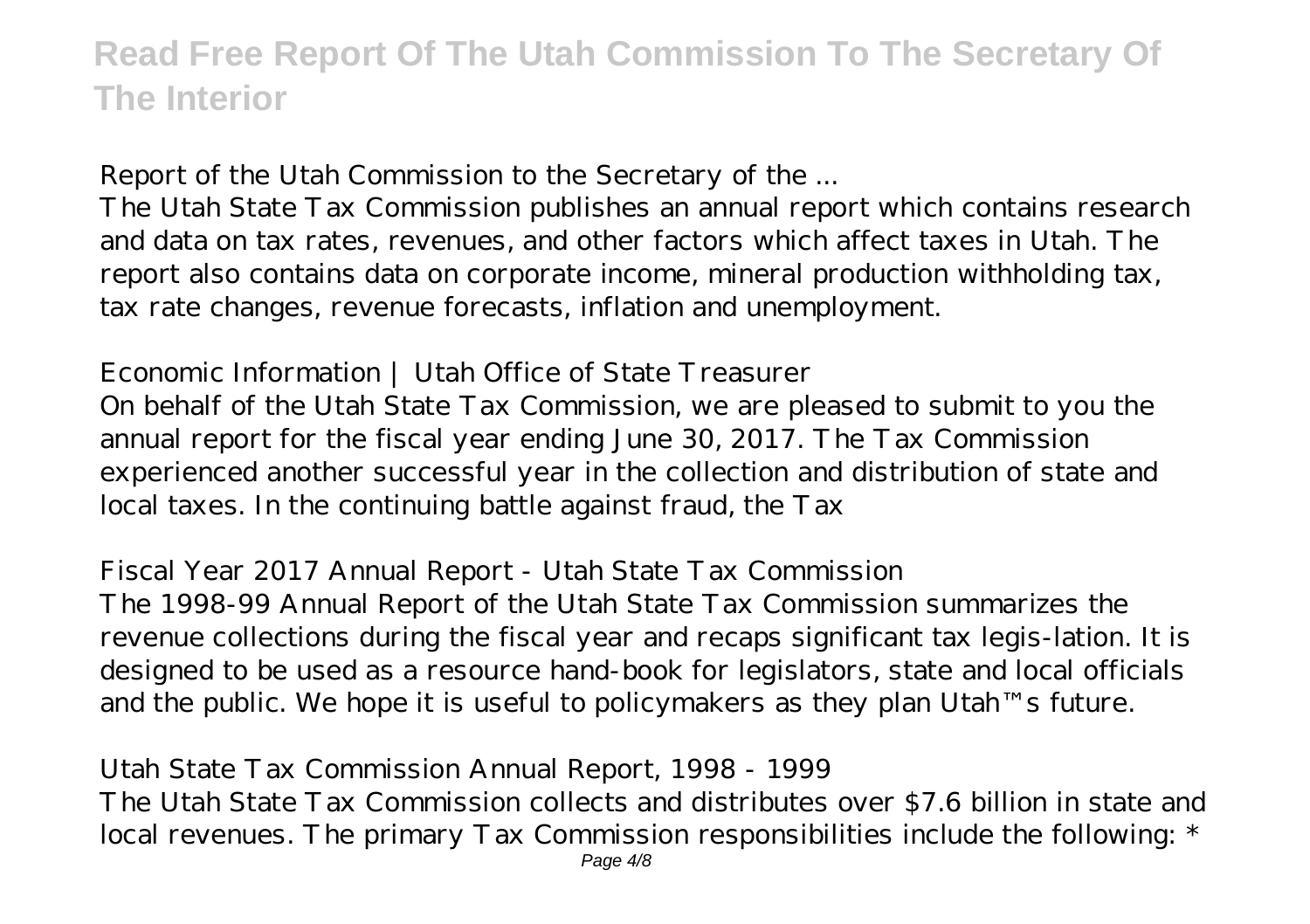Process revenue, returns and update taxpayer information \* Audit tax returns and other information for accuracy and compliance \* Collect delinquent taxes

#### *Utah State T Commission*

For over fifteen years the Property Tax Division of the Utah Tax Commission has contracted with the Department of Applied Economics at Utah State University (USU) to provide an independent report of "productive values" for lands that qualify for the Farmland Assessment Act (FAA). The full content of the yearly report can be viewed below.

*State Farmland Evaluation | Utah State Tax Commission* 160 East 300 South, 3rd Floor. Salt Lake City, UT 84114-6600

*Industrial - Forms - Utah Labor Commission* Biennial Report of the Utah Conservation Commission: Commission, Utah Conservation: Amazon.sg: Books

#### *Biennial Report of the Utah Conservation Commission ...*

Achieving transportation solutions for the Central Wasatch Mountains was a major goal of Mountain Accord. Multiple studies were conducted before, under Mountain Accord, and subsequently that analyzed local and regional transportation issues. Building on the work by Mountain Accord, UTA, Wasatch Front Regional Council, and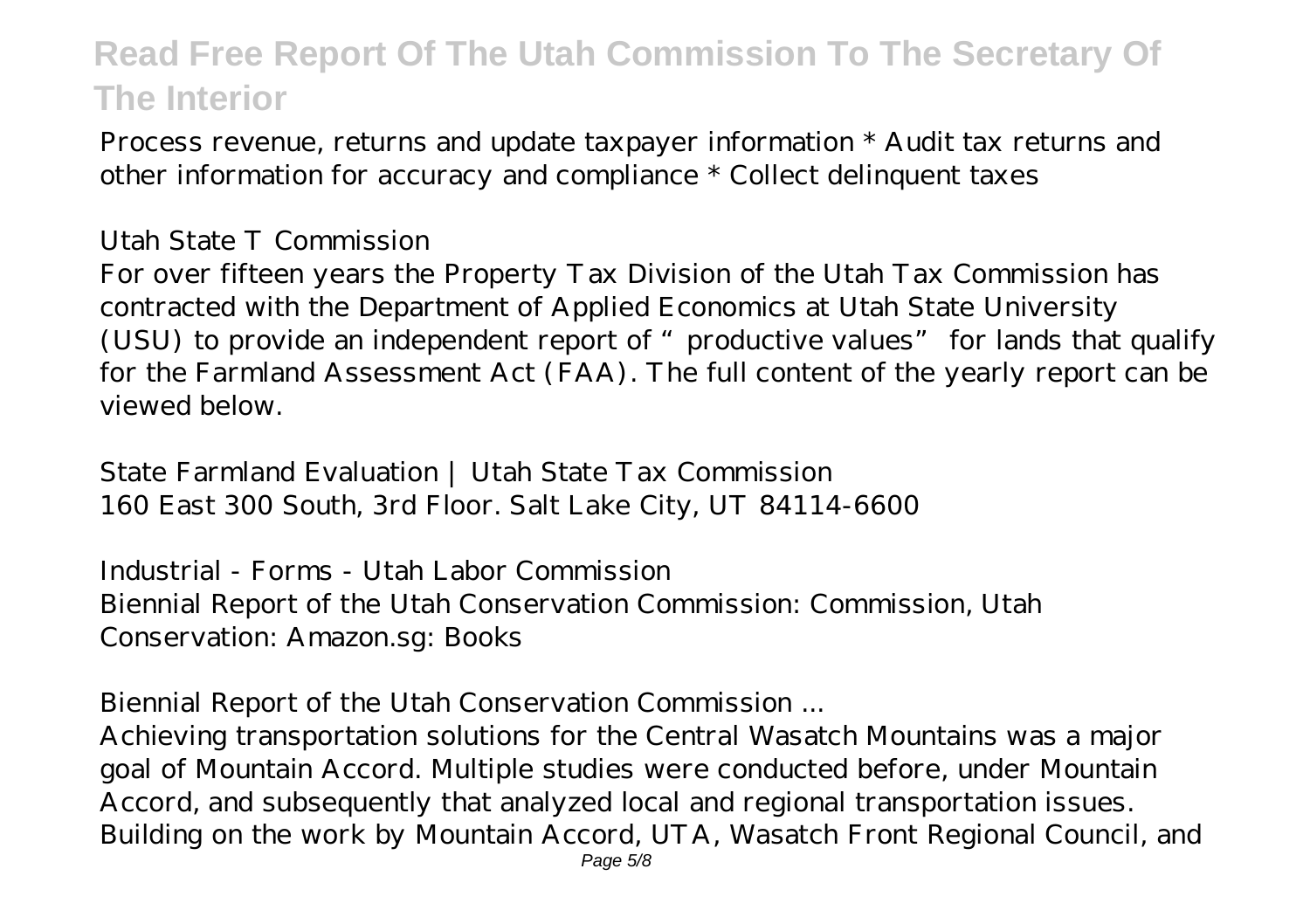UDOT, the Central Wasatch Commission (CWC) is coordinating among jurisdictions and engaging the public to seek consensus for a proposed mountain transportation system in ...

*Mountain Transportation – Central Wasatch Commission - Utah* 160 East 300 South 3rd Floor P.O. Box 146610 Salt Lake City, Utah 84114-6610 Office: (801)-530-6800 Fax: (801)-530-6804 Toll Free: (800)-530-5090 www.laborcommission.utah.gov INSTRUCTIONS TO THE EMPLOYER PLEASE NOTE: The filing of this form does not admit liability or fault. However, failure to file this report with the insurance

#### *EMPLOYER'S FIRST REPORT OF INJURY OR ILLNESS Rev*

Transmitted herewith is our report, An In-Depth Budget Review of the Utah State Tax Commission (Report #2018-08). A digest is found on the blue pages located at the front of the report. The objectives and scope of the audit are explained in the **Introduction** 

*An In-Depth Budget Review of The Utah State Tax Commission* Table of Contents. 05 07. 07 08. 11 15. 30 38. 53. 58 . 63. LETTER TO THE GOVERNOR, MEMBERS OF THE SENATE AND MEMBERS OF THE HOUSE OF REPRESENTATIVES PUBLIC SERVICE COMMISSION PER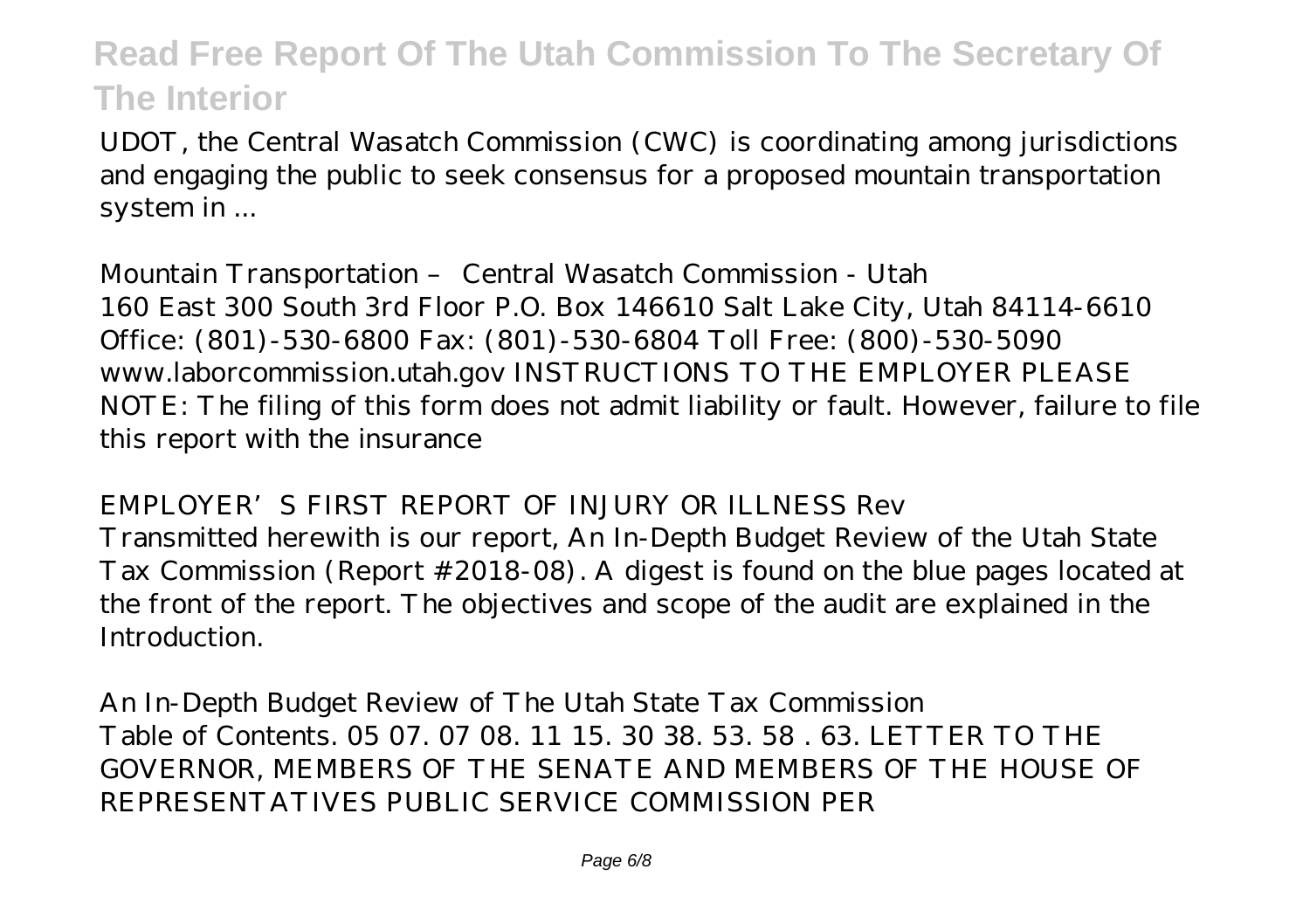#### *psc.utah.gov*

Report spreads debunked claims about Dominion machines in Michigan county. COVID-19 vaccine does not contain live virus. Former DNC leader, mainstay of SC politics Don Fowler dies. By MEG KINNARD December 16, 2020 GMT.

Report of the Utah Commission to the Secretary of the Interior Report of the Utah Commission to the Secretary of the Interior Report of the Utah Commission, with Copies of Correspondence Between Said Commission and Various Officials of the Government and Others, Relative to the Occupancy of the Industrial Christian Home Building at Salt Lake City, Utah Report of the Utah Commission to the Secretary of the Interior, 1885 Report of the Utah Commission Report of the Utah Commission to the Secretary of the Interior, 1884 The Vice-President Presented the Following Report of the Utah Commission, with Copies of Correspondence Between Said Commission and Various Officials of the Government and Others, Relative to the Occupancy of the Industrial Christian Home Buiding at Salt Lake City, Utah Report of the Utah Commission to the Secretary of the Interior, 1896 Report of the Utah Commission to the Secretary of the Interior, 1889 Report of the Utah Commission as to the Management of the Industrial Christian Home of Utah Territory Report of the Utah Commission to the Secretary of the Interior, 1886 Report of the Utah Commission to the Secretary of the Interior for the Fiscal Year Ending June 30, 1894